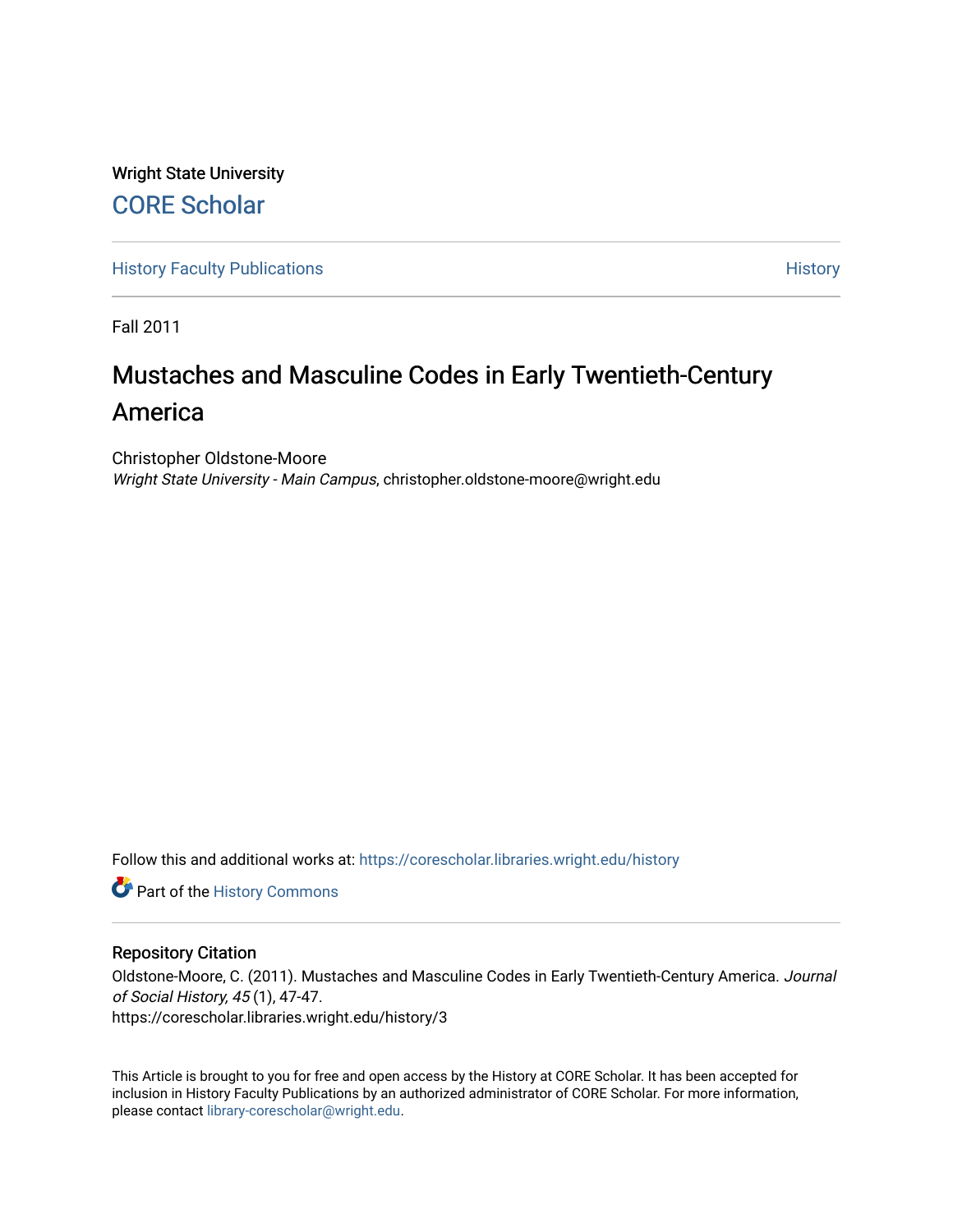## Mustaches and Masculine Codes in Early Twentieth-Century America

Emilie Spencer Deer was an accomplished woman from an accomplished family. She was born in 1893 in Oakland, where her father was professor of Greek at California College. Later, her father accepted a professorship of philosophy at Denison College in Ohio, eventually serving as dean and acting president. Emilie's sister was the first woman to earn a doctorate in library science. Emilie's husband, Roy Burton Deer, was successively a pastor and executive at the state and national levels of the American Baptist Churches, USA. Emilie herself was for three years a music student at the Conservatory of Music at Denison College, but started her family before graduating. The Spencers and Deers, like many in the professional class, were committed Republicans. In 1948, however, Emilie Deer let her family know that she would vote for President Truman instead of Thomas E. Dewey because she did not like Dewey's mustache.<sup>1</sup>

At first blush, this appears to be an absurd reason for an educated Republican to favor the Democratic president over his Republican challenger. Taken in context, however, and considering the role that mustaches played in the social symbolism of her time, Mrs. Deer's decision is understandable. There is, moreover, plenty of evidence that she was not alone in her thinking. She was reading the masculine code: a clean-shaven man was sociable and reliable. A mustached man, by contrast, demonstrated a willful independence that did not engender confidence in Emilie Deer's mind.

The purpose of this article is not to rewrite the history of the razor-close election of 1948. Instead, it is to deepen our understanding of twentieth-century masculinity by considering the performative function of facial hair. Gender theorists, whether they focus on gender as an organizing principle of social power or as a component of individual subjectivity, agree that gender concepts are historically constructed, and that they find expression in both social discourse and physical presentation. Indeed, for the theorist Judith Butler, these verbal and physical presentations are inseparable from gender identity itself, which, she argues, "is performatively constituted by the very 'expressions' that are said to be

Address correspondence to Christopher Oldstone-Moore, Department of History, Wright State University, Dayton, OH 45435.

Journal of Social History vol. 45 no. 1 (2011), pp. 47–60 doi:10.1093/jsh/shr002 © The Author 2011. Published by Oxford University Press. All rights reserved. For permissions, please e-mail: journals.permissions@oup.com.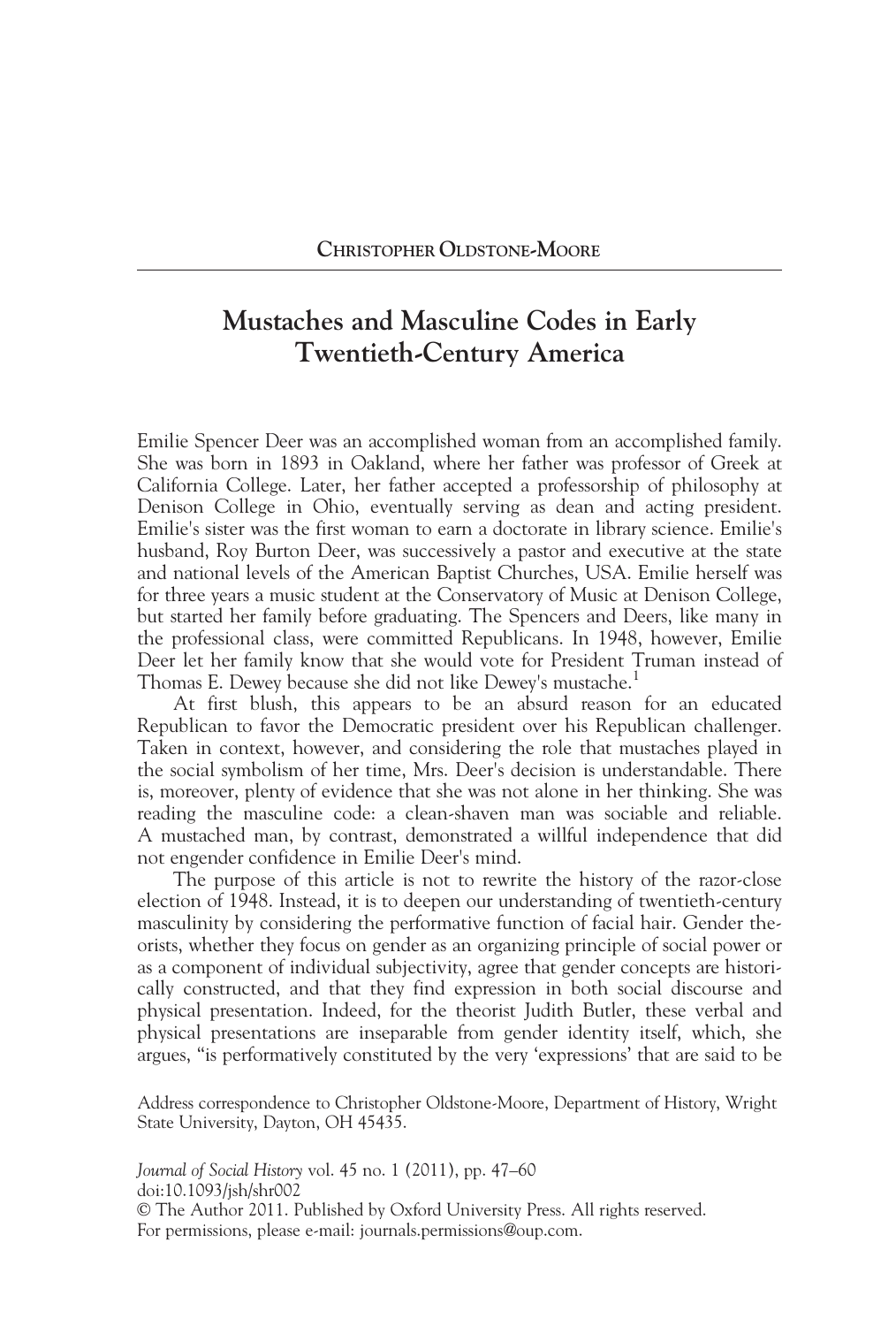its results."<sup>2</sup> In consideration of the physical performance of masculinity, it is curious that one of the most visible and effective practices–the styling of facial hair–is also one of the least understood. This is the case in spite of the fact that people in Western societies have long acknowledged that facial hair is evidently a sort of performance. It has been recognized as a choice, a display, and even a mask intended either to disguise flaws or assert a character type. Joseph Schusser, for example, who was the manager of a chain of New York City barber shops, observed in a 1923 interview that "the most interesting fact about beards and even mustaches" is that "they help to provide a mask, behind which a man can take shelter." <sup>3</sup> In retrospect, it is apparent that the management of facial hair has always been a medium of gendered body language, and as such has elicited a nearly continuous private and public conversation about manliness. Few men have groomed themselves in complete ignorance of its social implications.

Because facial hair has created its own conversation, it is not necessary for the historian to devise an elaborate theoretical construct to ferret out hidden, subconscious meanings. It is both more straightforward and more complicated than that. Understanding the conventions of facial hair requires careful attention to the conversation, and an effort to map both consistencies and variations within the broader historical frame. Such an approach reveals the deeper logic of Mrs. Deer's thinking, and also the fundamental dialectic of masculinity that lies behind it. This is not to argue, of course, that the conversation on facial hair has been rational, analytic or lucid. On the contrary, references to facial hair in the periodical and literary press are sporadic, impressionistic, and sometimes silly. A great number of writers have found the whole matter humorous, and in some respects it certainly is. Like all performances, facial hair involves pretensions and foibles. Charlie Chaplin's little, wiggly mustache was a trademark of the twentieth century's most famous clown, but its humor rested ultimately on a mustache's more serious pretensions. In the final analysis, if mustaches had not become a significant part of the playacting of manliness, there would be no awkwardness and no presumption to ridicule. Chaplin's mustache worked so well for his clownish tramp precisely because it was also the trademark of an assertive manliness suited to Europe's most fearsome tyrants, an irony that Chaplin thoroughly exploited in his classic film, The Great Dictator.

Taken by themselves, jokes or impressionistic comments about mustaches reveal little, but considered collectively and in context, they illuminate a distinct and consistent pattern of thought in early twentieth-century America. The preeminent form of facial hair–mustaches was not primarily seen as a means to distinguish men from women, or older men from younger, but rather to distinguish between two elemental masculine types: sociable and autonomous. A man was neither wholly one nor the other, but the presence and size of a mustache– or its absence–served to move a man one way or the other along the continuum that stretched between the extremes. According to the twentieth-century gender code, a clean-shaven man's virtue was his commitment to his male peers and to local, national or corporate institutions. The mustached man, by contrast, was much more his own man: a patriarch, authority figure or free agent who was able to play by his own rules. These were stereotypes, of course, but like most stereotypes, they carried real social power. This interpretive frame generally held firm for performer and audience alike, offering mustached men both social risks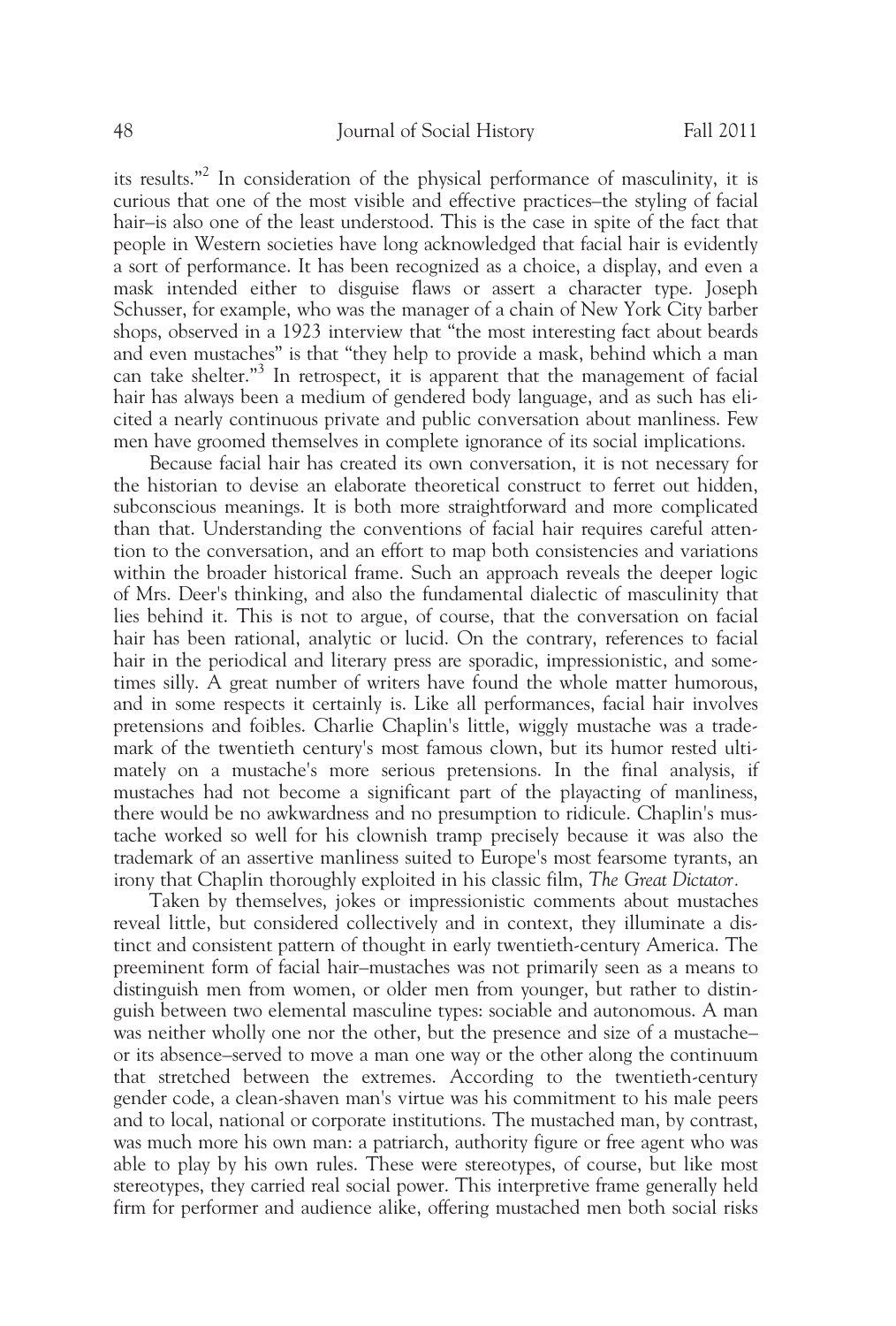and rewards. Governor Dewey encountered one of those risks when Mrs. Deer judged him insufficiently sociable to be president.

In early twentieth-century America, there was one arena besides politics in which in which the social role of mustaches was especially important, and that was Hollywood, the American cultural stage *par excellence*. In this landscape of the imagination, an idealized masculinity was enacted in fantasies of power and wish-fulfillment that provided a satisfying escape from ordinary life. In Hollywood, the transgressive was possible, particularly the rugged and rakish individualism of larger-than-life heroes. It is no wonder, then, that one found a much greater proportion of Hollywood leading men with atypical facial hair. In the 1920s and even more so in the 1930s, mustaches became the hallmark of swashbuckling romantic heroes such as Clark Gable, Errol Flynn and Douglas Fairbanks, father and son. On the other extreme, it was also the hallmark of Charlie Chaplin, whose small toothbrush mustache indicated the comicpathetic opposite of the leading man. The symbolic import of mustaches was underscored by the minute attention paid to them in the Hollywood press. Every appearance, disappearance or alteration of the stars' mustaches generated extensive commentary. In both cinematic and political image-making, the mustache played a remarkably similar role in defining contrasting masculine virtues.

#### I. The End of the Mustache Era

Before either of these discourses can be deciphered, however, it is necessary first to consider the longer historical context, and explain why, after two generations of popularity, facial hair lost favor in the first decade of the twentieth century. It was at this point that the "clean-shaven" face gained precedence, and mustaches became a sign of unconventional individualism.

The year 1903 may be taken as the tipping point. An enterprising reporter for the Chicago Tribune illustrated this fact by careful count. Standing on a busy street corner in downtown Chicago, he counted in one hour 3,000 men, of whom 1,236 wore mustaches and 108 some kind of beard. The rest (1,656) were clean-shaven.<sup>4</sup> There was a rough balance, but the reporter was aware that the trend was moving strongly towards shaving. This was also the view of a contributor to Harper's Weekly in 1903, whose article "The Passing of Beards" was partly a eulogy for the beard and partly a reluctant recognition of the virtues of a shaved face. The writer contended that both the clean-shaven and full-bearded face had a certain logic and dignity. The beard, he wrote, "really cannot be kept clean; but it was natural, and it was dignified." As for shaving, "there is gain for honesty if not beauty." 5

The dignity of beards to which the writer referred was the fading ideal of the late nineteenth century, when full beards had become quite respectable in Europe and America. In a time of rapid economic and social change, men grew beards or mustaches to underscore the natural virtues, and supposedly imprescriptible rights, of men. Mustaches, as opposed to beards, were strongly associated with military fierceness and discipline because most European armies required them for officers, and in some cases, enlisted men as well. According to research conducted by the British military in 1913, the origins of the military mustache were to be found in the style of the Croatian hussars of the Austrian imperial forces, who, in the words of the study, "evidently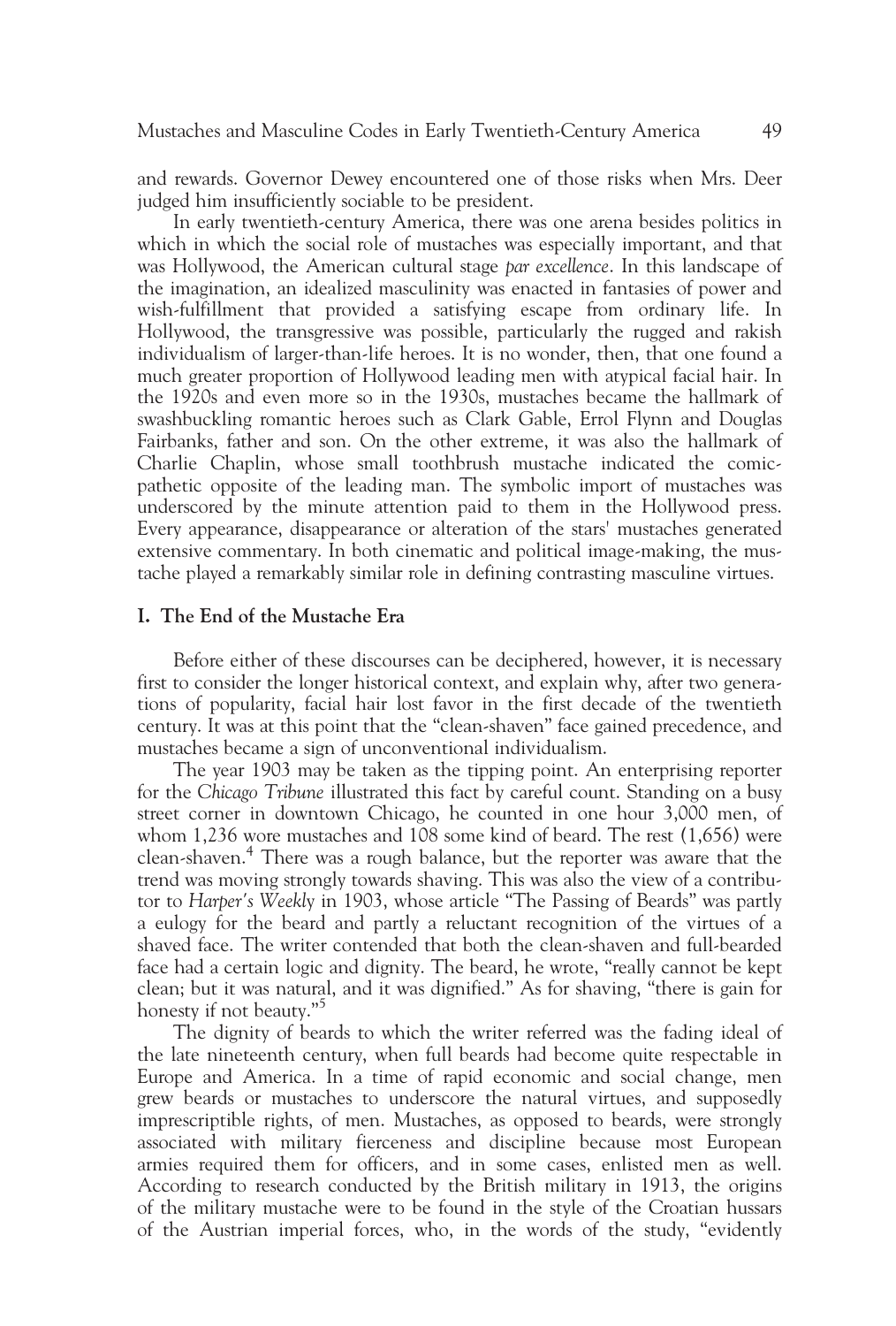considered that a fierce moustache would assist in terrifying their enemies, much in the same way as Chinese soldiers adopted awe-inspiring masks as part of their uniform." <sup>6</sup> Such impressive fierceness and dash were emulated by Napoleon's cavalrymen, which helped to establish this military style for the remainder of the century. When mustaches became widely adopted by young civilian men in the 1880s and 90s, these men inevitably acquired for themselves something of a "dashing" martial air.

The author of the Harper's Weekly article could not explain why shaving had taken hold in his day; he could only say that it made for an "honest" face. It would seem that the timing of this shift had something to do with the introduction of the safety razor and disposable blades by King C. Gillette in the 1890s. He and his competitors certainly stood to make a handsome profit from the popularity of shaving. The historical record indicates, however, that technical innovation and the burgeoning shaving industry in the United States were a response to social demand rather than its origin. For one thing, the full beard had already lost favor with the younger generation in the 1880s–at least a decade before Gillette's famous invention. For another, a mustached face required almost as much shaving as a clean-shaven face, and the convenience of shaving was not likely to have made an important difference in the choice to wear a mustache.

Advertising also suggests that product innovations like the safety razor responded to, rather than caused the shaving trend. Rather than promote the virtues of shaving, early twentieth century advertisements for razors and creams assumed that a man desired to shave; it was simply a matter of how. From the beginning, Gillette advertising focused exclusively on practical matters, particularly how its shavers and blades made shaving faster, cheaper and more comfortable. The social benefits of shaving were never discussed. Even in venues like the 1930s Fortune Magazine, Gillette placed full-page color ads, among others for champagne, Packards and Cadillacs, boasting of a new Gillette shaver available for only 98 cents that permitted a man to change the blade in just three seconds.<sup>7</sup> Other shaver and blade manufacturers took a similar approach, though some emphasized the smoother shave produced by their implements. Practicality and convenience were also the bywords for shaving creams. Palmolive, Colgate, Williams, Mennen, Ingram's, Barbasol and Burma-Shave bombarded readers with various pseudo-scientific claims that purported to explain why their creams or soaps provided a faster and more comfortable shave. A typical case was a Mennen advertisement in 1924 that discussed "dermutation, the Mennen-discovered process of beard softening" that "makes shaving supremely comfortable" and "introduces new speed in every detail of beard-removal."<sup>8</sup>

The razor and shaving cream industry, with estimated annual sales of \$80 million in 1937, was a significant and competitive business that made men rather less reliant on barbers than before, but it was the beneficiary rather than cause of the shift towards clean shaving. More fundamental social forces were at work in this great change. One key factor was a growing concern about disease and hygiene. A second, and more profound cause was a shift in the cultural formation of masculinity itself, involving a move away from an individualist/patriarchal model of manhood toward a corporate/professional ideal. Twentieth-century society placed greater emphasis on youth, energy, discipline and teamwork, and these qualities were associated with the shaved face. Indeed, the common phrase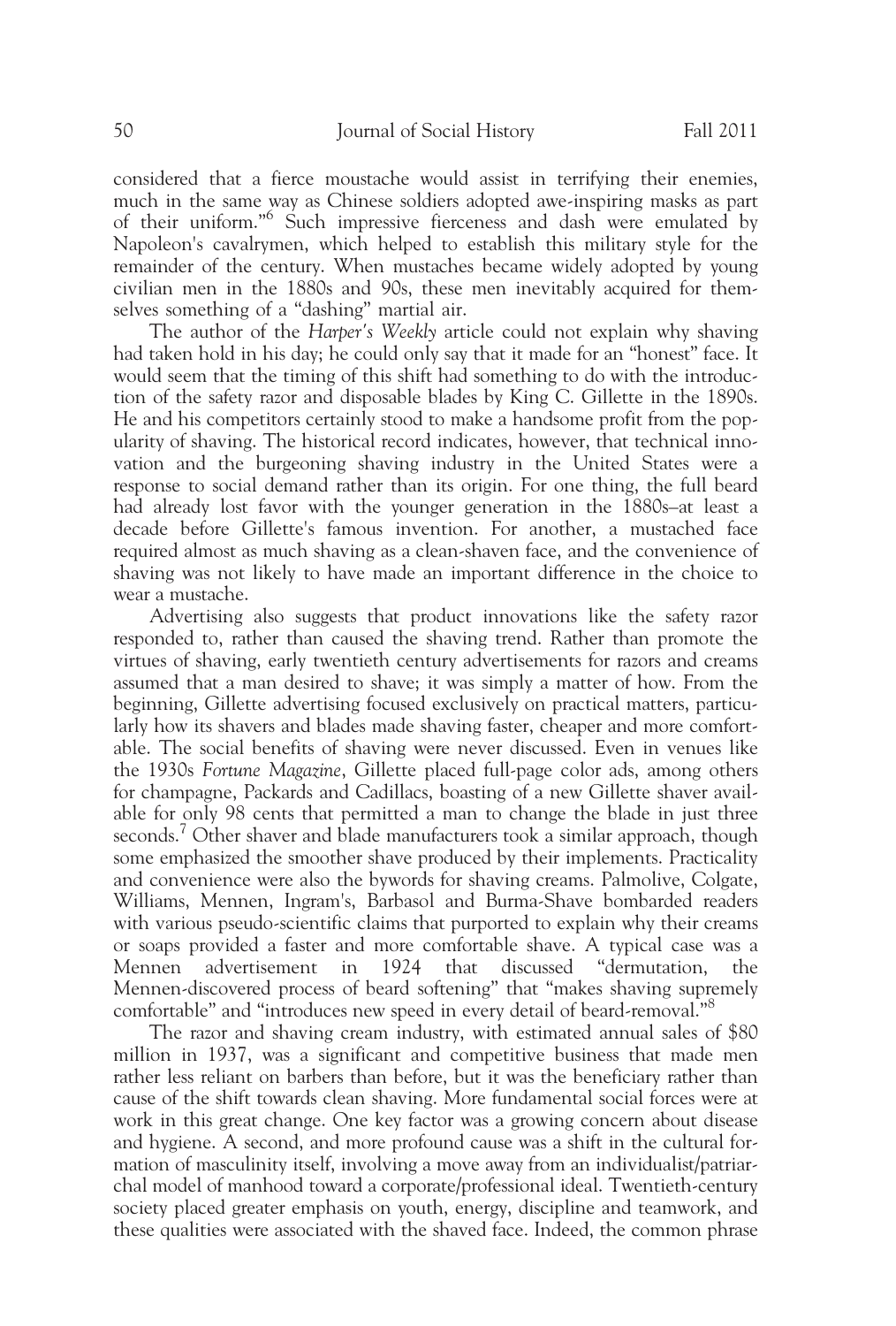"clean-shaven" combined both these notions of hygiene and sociability. A cleanshaven man was clean in a literal sense; that is, more hygienic, and he was also clean in a figurative sense, namely straightforward, cooperative and reliable. This is the quality that the Harper's Weekly contributor referred to as the "honesty" of the shaved face.

On the matter of hygiene, there was certainly a dramatic about-face in the twentieth century with respect to facial hair. In the 19th century, physicians routinely argued that beards helped protect skin and nerves from the sun and weather, while mustaches were hailed as filters of dust and bad air. Pasteur's discoveries changed all that, and by the beginning of the twentieth century, doctors increasingly denounced facial hair as a haven for microbes. As the century turned, newspapers, magazines and medical journals were filled with increasingly alarming reports. A French scientist caused a sensation in 1907 when he recounted an experiment showing that the lips of a woman kissed by a mustached man were polluted with tuberculosis and diphtheria bacteria as well as food particles and a hair from a spider's leg.<sup>9</sup> In 1909, the British medical journal Lancet, completely turned the tables on nineteenth-century science by finding that clean-shaven men, not mustached men, were less likely to suffer from colds. Their supposition was that removing facial hair removed a nursery of dangerous organisms, and allowed for the more effective use of soap.<sup>10</sup> The microbe fear was powerful, but not unchallenged. Many doctors continued to wear mustaches, and some persisted in arguing for the health benefits of facial hair, assuming that it was kept clean.<sup>11</sup> Even so, cleanliness remained for a long time a very common rationale for shaving.

In league with the new thinking on cleanliness was a fundamental turn-of-the-century reformation of manliness that also strongly favored the new clean-shaven style. Historians of masculinity have described this reconfiguration in different ways. The clearest changes relate to the emerging ethos of corporate business culture, and the rise of what some have called "white-collar manhood."<sup>12</sup> It was not just the management and professional classes that were affected, however. At all levels of the economic scale, fewer and fewer men were independent or self-employed as the twentieth century began. Increasingly, American men entered professions, industrial or corporate employment in which the prevailing virtues were teamwork, energy, cooperation and good manners.<sup>13</sup> The expectation for these men was to appear clean-shaven. To some critics on the left, this was yet another sign of the oppression of working men, because men now had to look youthful and strong or risk being cast aside by heartless employers. This was a theme in Upton Sinclair's The Jungle, and it was echoed by the progressive pastor Walter Rauschenbusch, who contended in 1908 that "men shave clean to conceal gray hairs. They are no longer a crown of honor, but an industrial handicap." 14

Heartless or not, employers were clearly pressing men to shave in the name of hygiene and professional discipline. The Burlington Railroad, for example, banned facial hair on its conductors in 1907, at the same time introducing white linen collars, ties and vests. The Burlington management announced that these changes would give its employees a uniform appearance and make them less likely to spread germs and contagion.<sup>15</sup> A few years earlier, the Police Department in Evanston, Illinois, ordered its officers to shave their mustaches as part of a new insistence on drill and professionalism. The official notice declared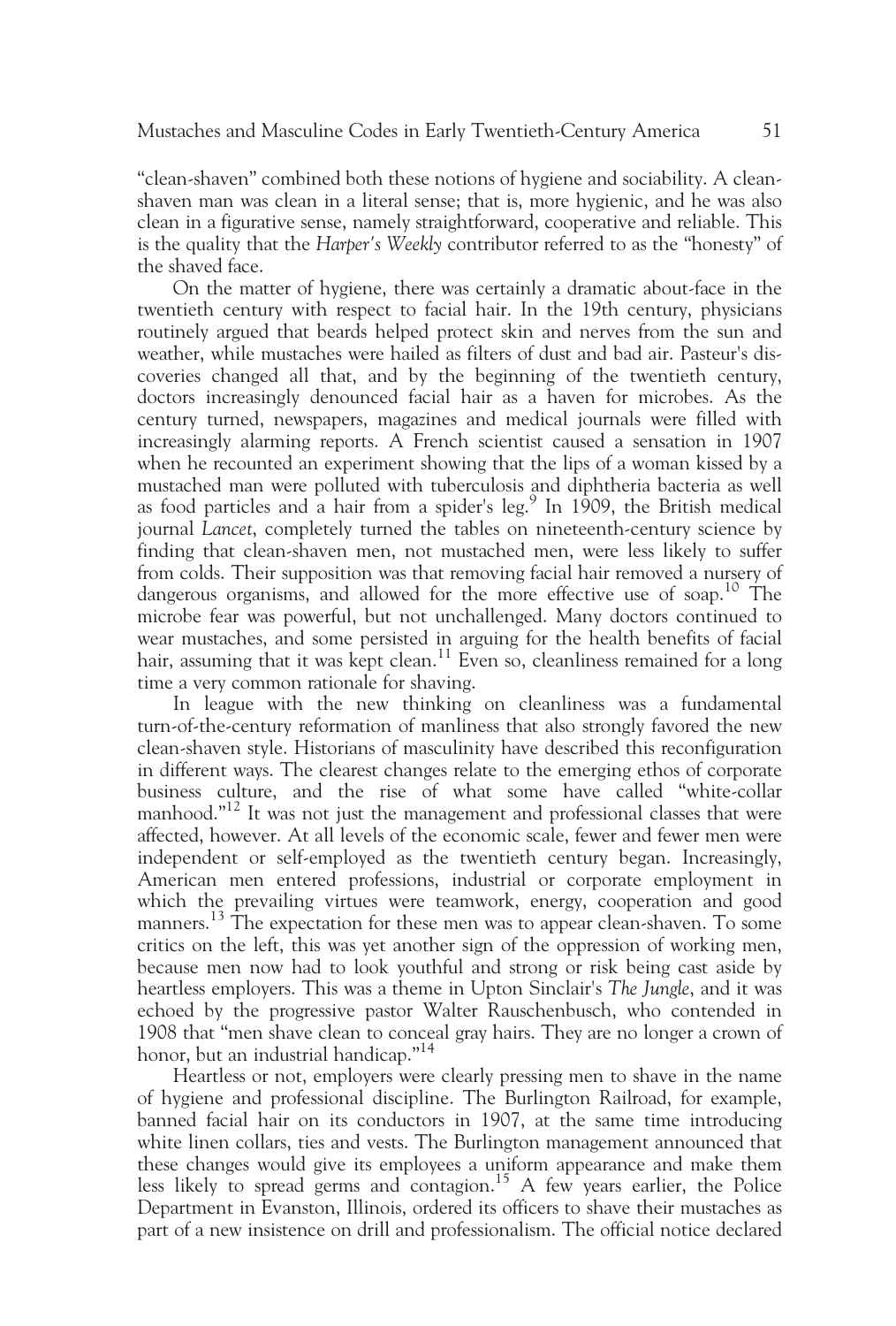that "the inspector will see that each patrolman has clean shoes, clean gloves, a neat uniform, and that he is clean shaven. Slovenly or untidy dress at inspection will be considered a neglect of duty and will be entered against the officer."<sup>16</sup> Other police departments were doing the same. In 1915, the Los Angeles Police Department stopped promoting any patrolman or detective who chose to wear a mustache, because, in the words of the superintendent, it gave "an untidy and irregular appearance to his men."<sup>17</sup>

Employers were not the only ones to insist that men discipline themselves and their faces. In some respects, mustaches had become part of the battle between the sexes. Alma Whitaker, in a column of the Los Angeles Times in 1920, complained about men who had returned from the war with "tricky little mustaches" which she suspected "helps a fellow feel dashing and debonair, no matter how we happen to think he looks in it." In a half-serious tone, she urged her fellow women to put a stop this trend, warning that "these ostensibly meager little hairy assertions on the male upper lip may become patriarchal whiskers before we know what has happened to us."<sup>18</sup> A few years later, a woman on a Chicago street echoed this anti-patriarchal attitude when asked whether she liked mustaches. Absolutely not, she replied, "I want a modern husband, not one reared in Noah's ark."<sup>19</sup> As this comment suggests, changes at home as well as the workplace inclined men to adopt a more sociable shaved face. By the end of the nineteenth century, women were discouraging any inclination of men to become a Victorian domestic patriarch, replete with his Noah-like beard.

To some extent the ideal of sociable masculinity was imposed on men by larger social forces, but to some extent men positively embraced it. There were a number of reasons for men to eschew domestic patriarchy and its hairy visage. John Tosh, writing about English professional men in the late nineteenth century, concluded that "domesticity was increasingly associated with ennui, routine and feminine constraint."<sup>20</sup> In reaction, men aspired to a more adventurous, youthful ideal, remaining single longer, joining sporting clubs and seeking male camaraderie rather than domestic dominion. Michael Kimmel made a similar observation about American men, who, he said, compensated for the loss of manly independence in the urban and corporate work environment by fashioning a new sort of heroism in competitive sports and adventure fantasy. In all these developments, older models of patriarchy and self-sufficiency were abandoned in favor of new ones built around masculine collectives like companies, unions, clubs and sports teams. Early twentieth-century attitudes towards facial hair reflected this shift. The youthfulness, energy and uniformity of the shaven face commended itself as the sign of modern masculinity much more than the stolid individuality of a hairy face.

The turn-of-the-century idealization of youthful energy rather than patriarchal wisdom was most strongly manifest in the rise of sporting culture. For many young men, the growing emphasis on athletics and the muscled body diminished the importance of facial hair in the performance of manliness. This was particularly true for those influenced by the "physical culture" movement, where hair interfered with the display of both Grecian youthfulness and well-defined muscles. Americans were quicker than Europeans to adopt the new clean-shaven look, and many observers thought this reflected their particular enthusiasm for both youthfulness and sports. In Germany, the decline of mustaches in the 1920s was ascribed to the popularity of the "American sporting face."<sup>22</sup> This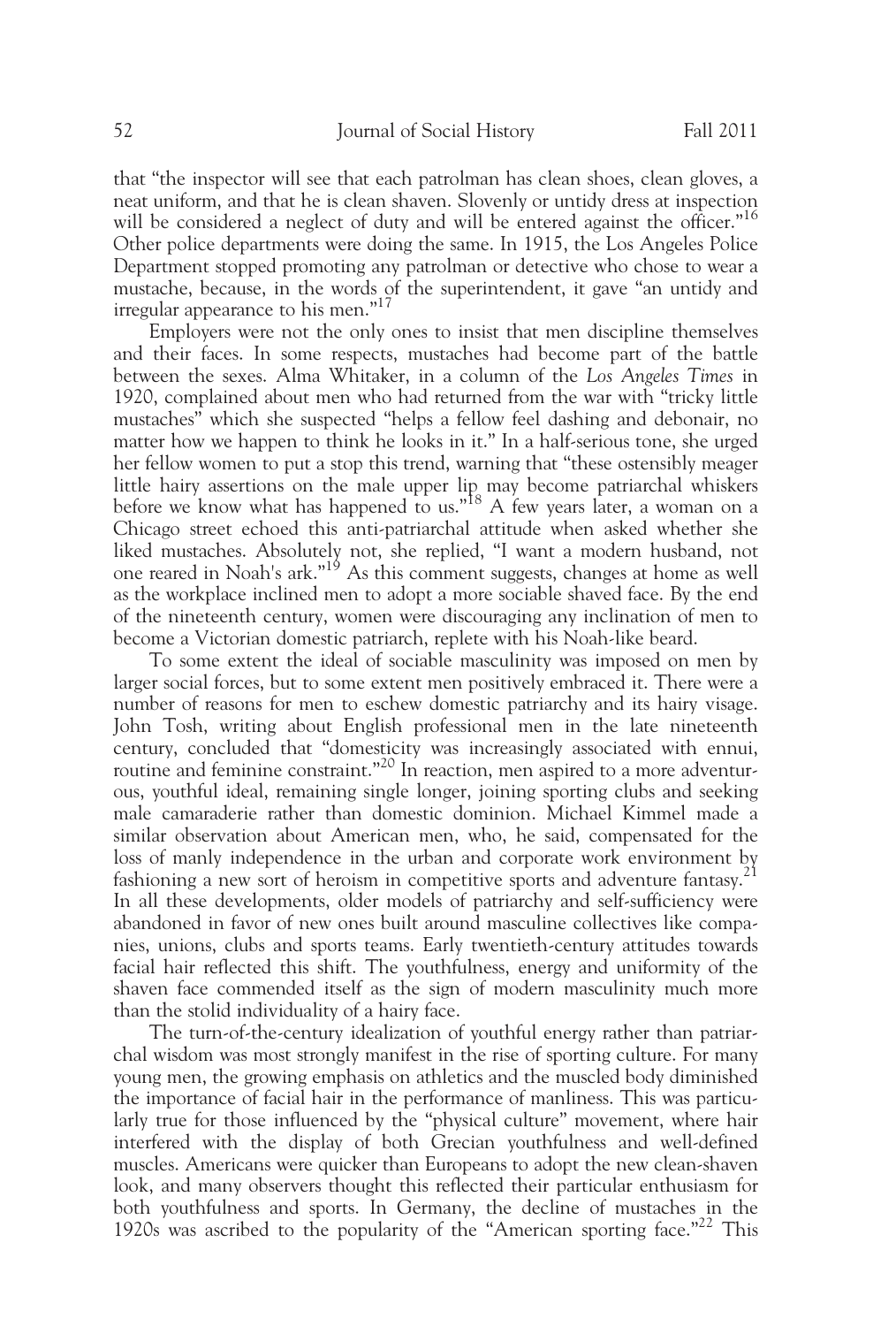idea was not without foundation, for it was a common observation that Americans in particular valued youthfulness. When a Chicago Tribune reporter asked questions about mustaches in 1925, one man in the street opined that mustaches were not good for men because "right now everybody wants to look young and keep looking young, and we all like to have everybody else looking young and feel young. And that's a good sign." <sup>23</sup> Joseph Schusser, the manager of America's largest barbershop chain believed the same thing, and surmised that in America, youthfulness was associated with strength. "Every American man," he argued, "wants to have 'a strong face;' square jaws, with a clean-cut, firm mouth. This is our ideal, we try to present that kind of face to the world."<sup>24</sup>

By shaving themselves, men could present an image of youthful energy. They could, by the same token, affirm the manly virtue of sociability in terms of conformity with masculine peer groups. This can best be observed in heroic shavers who exemplified how shaving enhanced, rather than detracted from their manly identity. The fictional Tarzan, the creation of American writer Edgar Rice Burroughs, who made his first appearance in 1912, shaved himself every day before swinging in the trees. This Englishman of the jungle felt an overpowering need to shave in spite of its extreme inconvenience:

True, he had seen pictures in his books of men with great masses of hair upon lip and cheek and chin, but, nevertheless, Tarzan was afraid. Almost daily he whetted his keen knife and scraped and whittled at his young beard to eradicate this degrading emblem of apehood. And so he learned to shave–rudely and painfully, it is true–but, nevertheless, effectively.<sup>25</sup>

A few years after Tarzan appeared in print, the British army officer who became famous as Lawrence of Arabia presented himself as another heroic shaver. He was remarkable for the adoption of Arab garb while leading Bedouin forces on the Arabian peninsula, but would never appear in public other than closely shaved, even when no water was available. Historian Graham Dawson has pointed out that "one of the most obviously contradictory signs of the 'blond Bedouin'–the absence of a beard–is no accident, but a carefully contrived sign of Englishness, which helps to establish the combination of 'mystery,' purity and authority that distinguishes him from the Arabs."<sup>26</sup> For Lawrence, the purpose of shaving was the same as it was for Tarzan, to cleanse himself of the pollution of his natural environment, and also to form a symbolic link to an endangered group identity, be it the English nation or mankind itself. Neither man could be fully a man on his own, even when he was alone. Instead, he must affirm his membership in a greater masculine collective.

T. E. Lawrence adopted shaving as a sign of English manliness at the time when the clean-shaven standard had won its final victory in Britain. Up to 1916, British soldiers were required to wear a mustache as a sign of military esprit de corps. In the years before the First World War, however, the English and American press was reporting an "agitation" within the British armed forces for the right to be clean-shaven.<sup>27</sup> In 1915, in the midst of war, King George was obliged to issue a statement affirming the regulation. The following year, however, after the draft had been imposed, the general staff repealed the requirement after realizing that it was not worth risking morale in midst of a desperate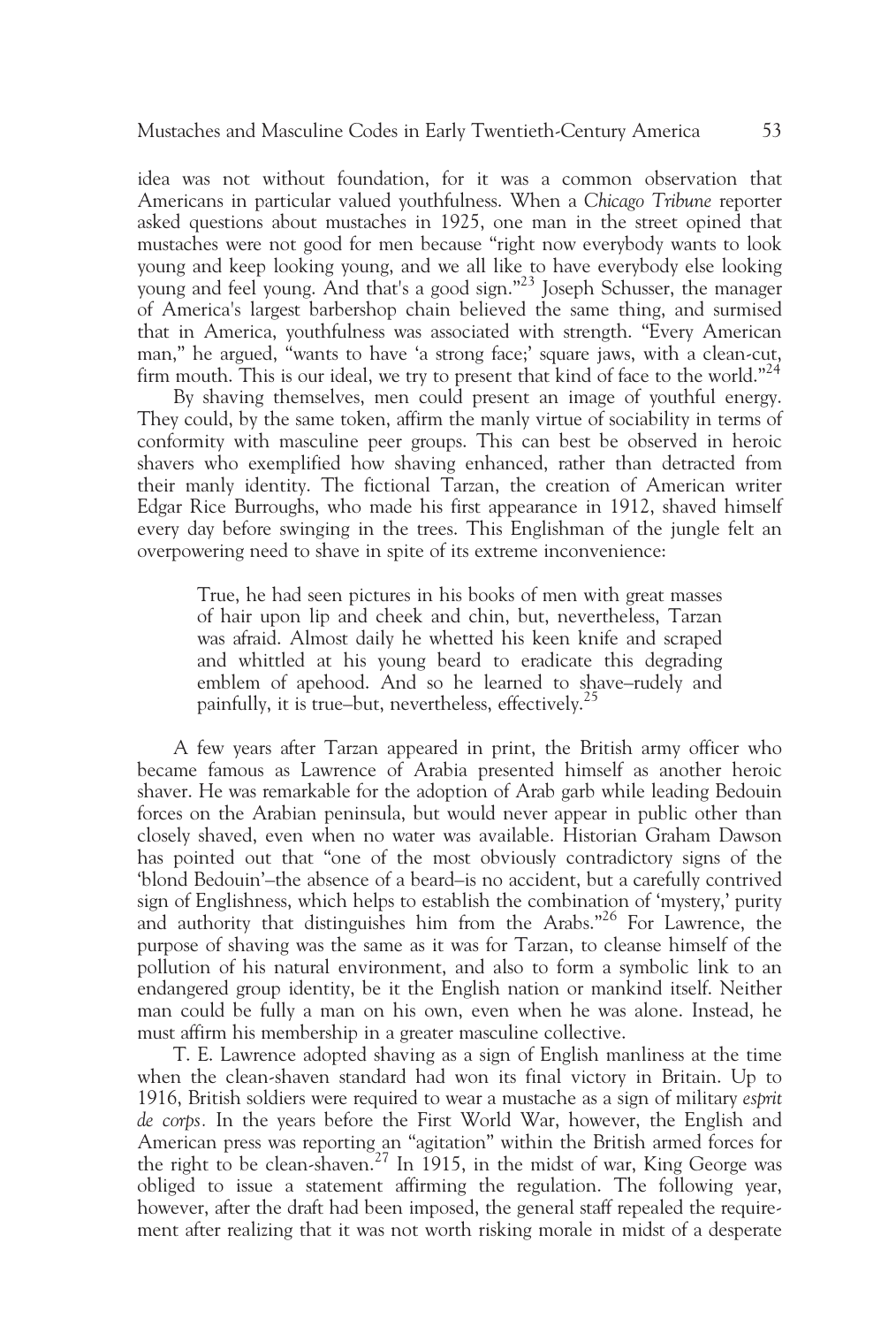war.<sup>28</sup> The American army did not experience a similar crisis because it had never adopted the mustache rule.<sup>29</sup> On the matter of mustaches, even the military was not the final arbiter. Far greater social forces were in play. Like the patriarchal beard, the chivalric mustache lost favor among men eager to adopt a hygienic, youthful and sociable masculine image.

#### II. Mustaches of the Imagination

The trend toward shaving indicated a decided shift in European and American manliness towards sociability. In the cultural imagination, however, mustaches continued to represent the masculine alternative of forceful individuality. So, as mustaches faded from the faces of military and civilian men, they found new life in Hollywood. The most famous Anglo-American mustache of the early twentieth century was, without a doubt, Charlie Chaplin's. Charles Chaplin, the actor, did not have a mustache, but the tramp, his alter-ego of 25 years, certainly did. Chaplin improvised this character one day in 1914 during a break in filming. On a lark, in order to amuse his fellow actors, he put on parts of their costumes: the baggy trousers of a much bigger man, the tightfitting coat of a thinner actor, and another's derby hat. According to one of the actors present, Chaplin dashed to the makeup room for a piece of crepe hair, cutting himself a mustache and trimming the sides to a rectangle small enough to wiggle when he made a face.<sup>30</sup> He was a huge hit with the actors and stagehands. The tramp was born.

As critic John Kimber has noted, this character was a fool, complete with the fool's odd and ill-fitting costume. At a time when the mustache was falling from favor, the tramp's mustache added to this oddity. But Charlie's tramp was not simply odd, he was transgressive. He was a character of contradiction and confusion, which, in Kimber's analysis, is an essential feature of the fool.<sup>31</sup> In his films, the Chaplin character manages to be at the same time shrewd and naïve, brave and cowardly, fastidious and vulgar, rich and poor. The storylines of Chaplin films revolve around his impostures: he routinely appears to be other than he is, which drives the comedy, and in some cases tragedy and pathos.

The little mustache helped Chaplin's tramp confuse reality and pretense. According to Chaplin himself, the defining characteristic of the tramp was his "shabby gentility."<sup>32</sup> His baggy trousers, large shoes and tight coat revealed the incongruity of the tramp's identity as a dignified rogue. The mustache added to this quality by proclaiming an inappropriate dignity. In 1914, it must be recalled, a mustache was still the trademark of military officers as well as businessmen and professionals of an older generation who had not yet succumbed to the new shaven style. The tramp lacked the panache of an officer or the gravitas of an executive, but like them he was resourceful, resilient, and even violent, particularly in the early films. So, in its way, the mustache was fitting. He was weak but strong; poor but rich; powerless but forceful. Such was the contradiction and confusion of this mustachioed maniac.

In contrast to Chaplin's comic toothbrush, Hollywood's leading men began to experiment in the 1920s with a slim, "fine line affair that looks like a misplaced eyebrow." <sup>33</sup> In that decade a mustached man was more likely to be a villain than a hero, but notable exceptions were Douglas Fairbanks Sr. and Ronald Colman, whose sleek mustache seemed to add a dash of sophistication.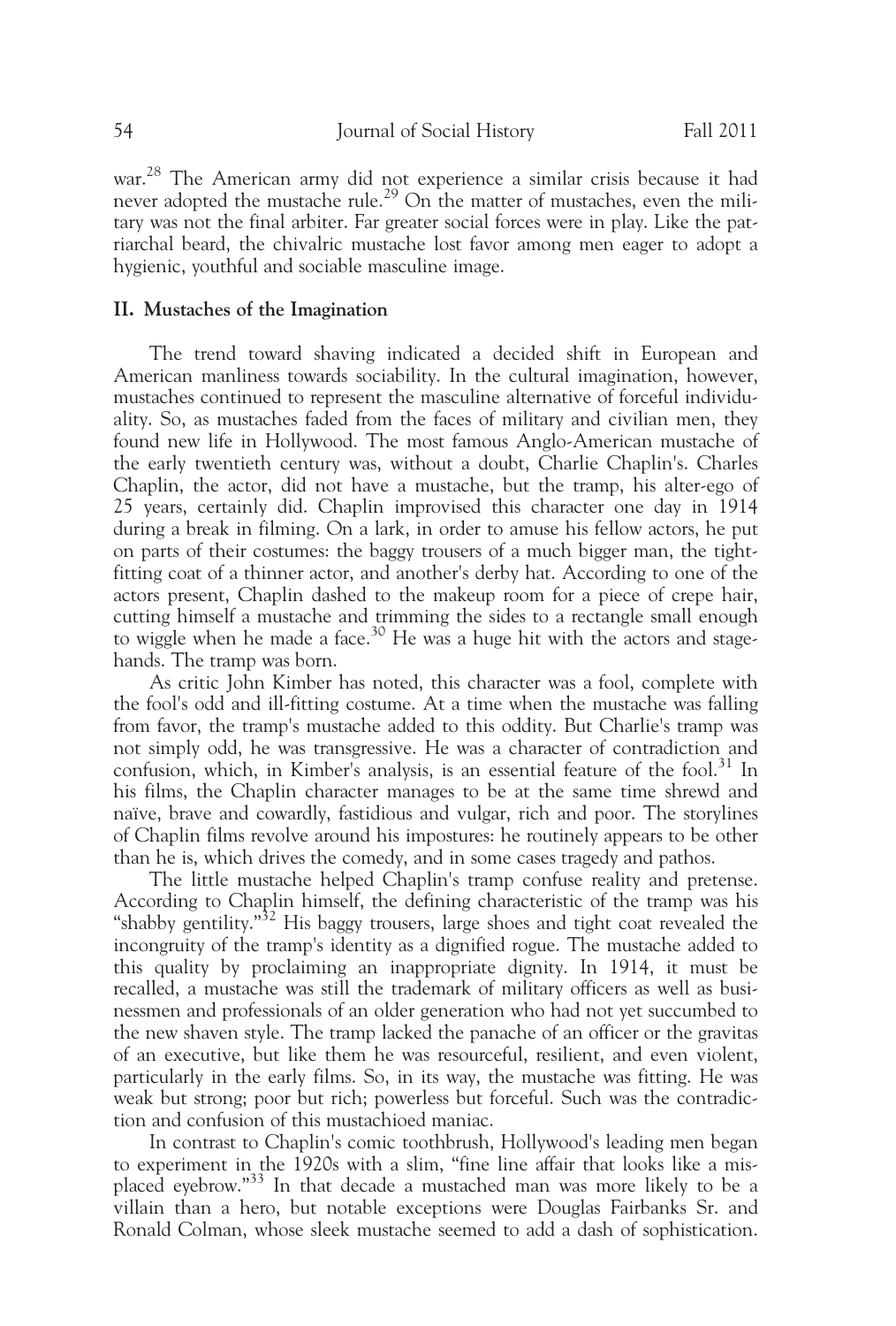In the 1930s, however, the exception became the rule when studios and actors alike determined that the Colman style was just the touch required for a romantic lead. Clark Gable and Douglas Fairbanks Jr. grew permanent mustaches in 1933. In 1934, the trend was gaining attention in the Hollywood press. By that time, according to the Los Angeles Times, half the leading men in Hollywood sported mustaches.<sup>34</sup> Even the mild-mannered Bing Crosby was urged by numerous fan letters to try one, which he did in 1935 for his part in the musical "Mississippi." The studios believed they were on to something, and they often ordered their stars to grow hair on their upper lip. By the end of the decade, the new style was firmly established. In 1939, a Hollywood reporter noted that "nearly every big-time, and small-time film star too, is wooing and winning the ladies with the aid of a bit of brush on his upper lip."<sup>35</sup> In the opinion of Hollywood make-up artists, the reason for this was that screen tests proved a mustache "makes a gent appear more impressive, more masculine." <sup>36</sup> When, in 1940, a director insisted that the young star Robert Taylor grow a mustache for his new film Waterloo Bridge, it was "to make him appear more mature, rugged, and virile instead of a 'well-scrubbed choir boy'."<sup>37</sup>

Of all the stars of the 1930s, Clark Gable was certainly the most successful in deploying the romantic potential of mustached manliness. It is especially instructive to consider his film persona, and examine how his physical style enhanced this character. It was often noted at the time that Gable's attractiveness as a leading man was built largely on his almost violent forcefulness. The journalist Ruth Biery was one of the first to comment on Gable's emerging stardom. In 1932, she described Gable as "the epitome of the ruthless, handsome knock-'em-down, treat-'em-rough, virile, modern cave man."<sup>38</sup> Biery reported, in addition, that Hollywood actresses were crazy about Gable. So, apparently, were moviegoers. Metro Goldwyn Meyer executives discovered that Gable's toughness, resilience, virility, and actual or threatened violence helped to make him popular with men and alluring to women.<sup>39</sup> In 1933, the year after Biery's description of Gable as the "modern cave man," Gable grew a slim mustache, which he wore, with only a few exceptions, for the rest of his life. It became a distinguishing feature of "the King of Hollywood," and a virtual, if not literal trademark carefully guarded by studio executives. It was reported in 1936, for example, that MGM complained to Warner Brothers Studios, to which they had temporarily loaned Gable, that Warner's order to have him shave would interfere with Gable's image.<sup>40</sup>

The most famous Gable character, of course, was Rhett Butler in Gone with the Wind. For this important role, he took pains to determine just the right sort of mustache, finally deciding on "a dashing thin line with spiked waxed ends."<sup>41</sup> This, Gable believed, was just the look for Butler, who like many other Gable characters, was a rogue, though ultimately a good one. Butler was a resourceful, self-centered murderer, gambler and smuggler who showed no willingness to sacrifice himself for the Southern cause in the Civil War. He was a man of few words, though honest and blunt. His aggressive manliness was epitomized in the ravishment scene when he forces himself on Scarlett O'Hara, the strong-willed, though wrong-headed heroine. This was the "modern cave man" in action. His counterpart and rival for Scarlett's affections was Ashley Wilkes, played by the blond and smooth-faced British actor, Leslie Howard. Wilkes was the more sociable, but weaker man. The dark, mustached and resilient Butler, not the blond,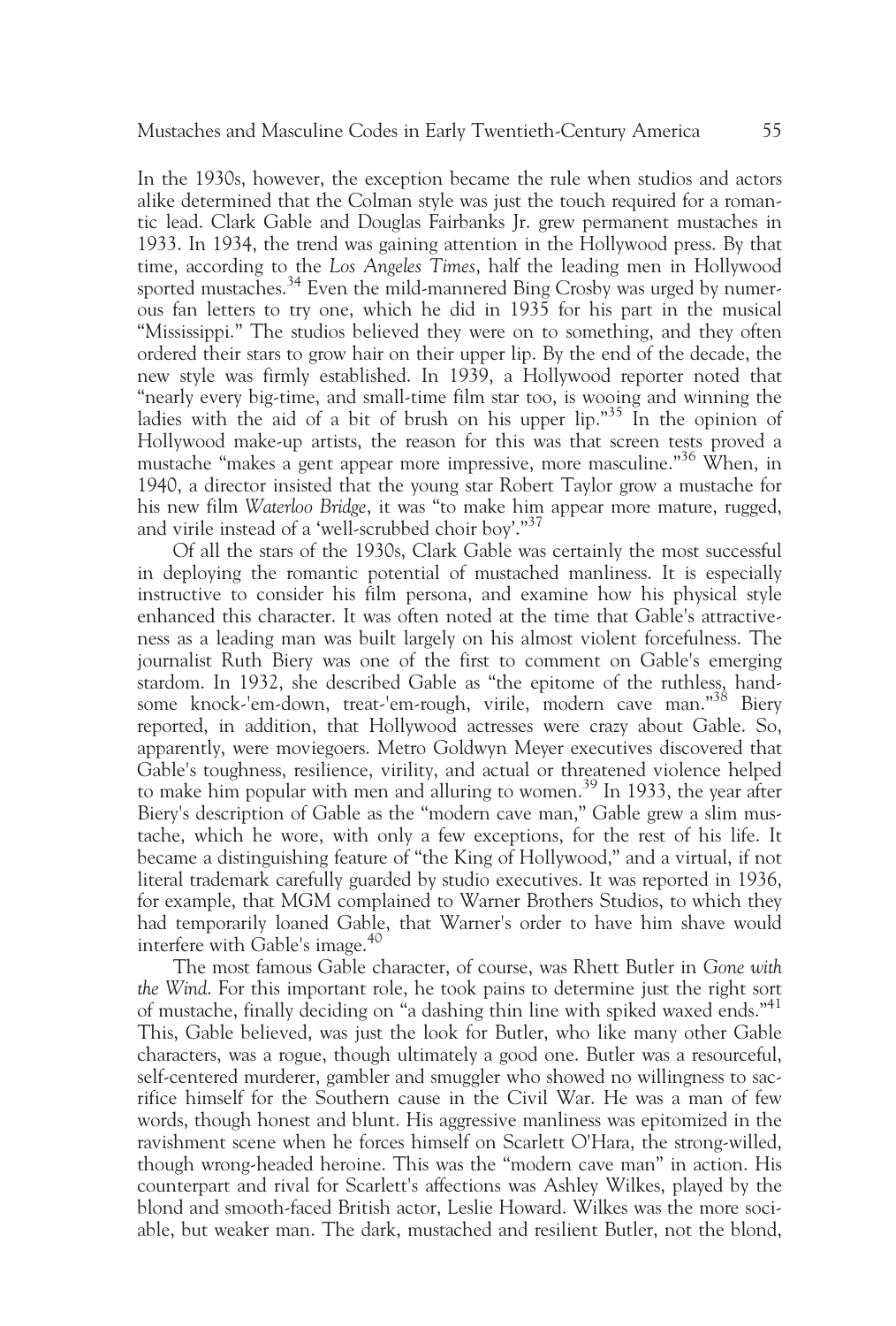clean-cut and vacillating Wilkes was the man who represented Scarlett's salvation, even if she stubbornly and foolishly failed to recognize it in time.

Gable, like many Hollywood stars, blurred the line between himself and his screen persona. He was rarely seen on or off screen without his trademark mustache. Other male stars, however, began to abandon what detractors referred to as "lip lettuce" by 1940. Even in its heyday during the late 1930s, there were indications of resistance to the Hollywood mustache. In 1937 it was reported that Errol Flynn was receiving fan mail both for and against his mustache, and Flynn was unsure of what he should do to please his female admirers.<sup>42</sup> Some studios decided not to leave it to chance, and in Tyrone Power's case, put him through a series of screen tests in 1937 with different sorts of facial hair before a sample audience of women.<sup>43</sup> The result of this investigation can be seen in Power's clean-shaven appearance in his next film, Old Chicago. Perhaps the studio was persuaded by female stars who were on record disapproving of facial hair. An Associated Press article in 1937 declared that most leading ladies disliked mustaches, quoting Marsha Hunt, Marlene Dietrich, Doris Nolan, Martha Raye and Dorothy Lamour to that effect.<sup>44</sup> On the other hand, it appears that female stars were as divided as Errol Flynn's female fans. In 1940, for example, Rosalind Russell expressed approval, while Barbara Stanwyck opined that "worn properly, the mustache can lend character and dignity to a man's face."<sup>45</sup>

The reason for this ambivalence was the appealing and unappealing features of both sociable and assertive manliness. An enterprising Los Angeles reporter named John Cornell found this out for himself in 1934 when he too tried a mustache. He concluded that it made him a more formidable personality, which among other advantages, helped him get dates with college women who "felt quite wicked," in going out with him. In the end, however, he never shook the feeling that he was putting on an act, and so shaved off his hairy mask. Cornell did admit enjoying the guilty pleasure "of imagining myself an intriguing, continental sort of a devil," and thought he might give it another try some day.<sup>46</sup> In this account, Cornell reiterated yet again the prevailing notion that a mustache was the costume of a man playing the role of a self-possessed, assertive, and even rakish man, the type of man about whom women had ambivalent feelings.

#### III. Political Realities

In the world of Hollywood make-believe, the masterful and rugged hero strutted across the imaginary landscape. Ordinary men of the world, even powerful ones, were more constrained. In 1939, while Gable was perfecting his devil-may-care Rhett Butler character, Thomas E. Dewey was a young Attorney General of New York, and a rising star in the Republican Party whose mustache attracted a tremendous amount of attention. Many speculated about why he grew it and what people would or should think about it. It was a question that never went away. Appearing at a televised forum in 1950 during a gubernatorial re-election campaign after having run for president twice, the first question from a woman voter was why he had a mustache. Dewey responded that as a young man he stopped shaving because it hurt his lip, and he kept it because Mrs. Dewey liked it.<sup>47</sup> Simple enough. But it was never a simple matter. Whether he wanted it to be or not, it had became his distinguishing feature. One admiring journalist, "j.p.h.," effused back in 1939 that "in this clean-shaven age … it is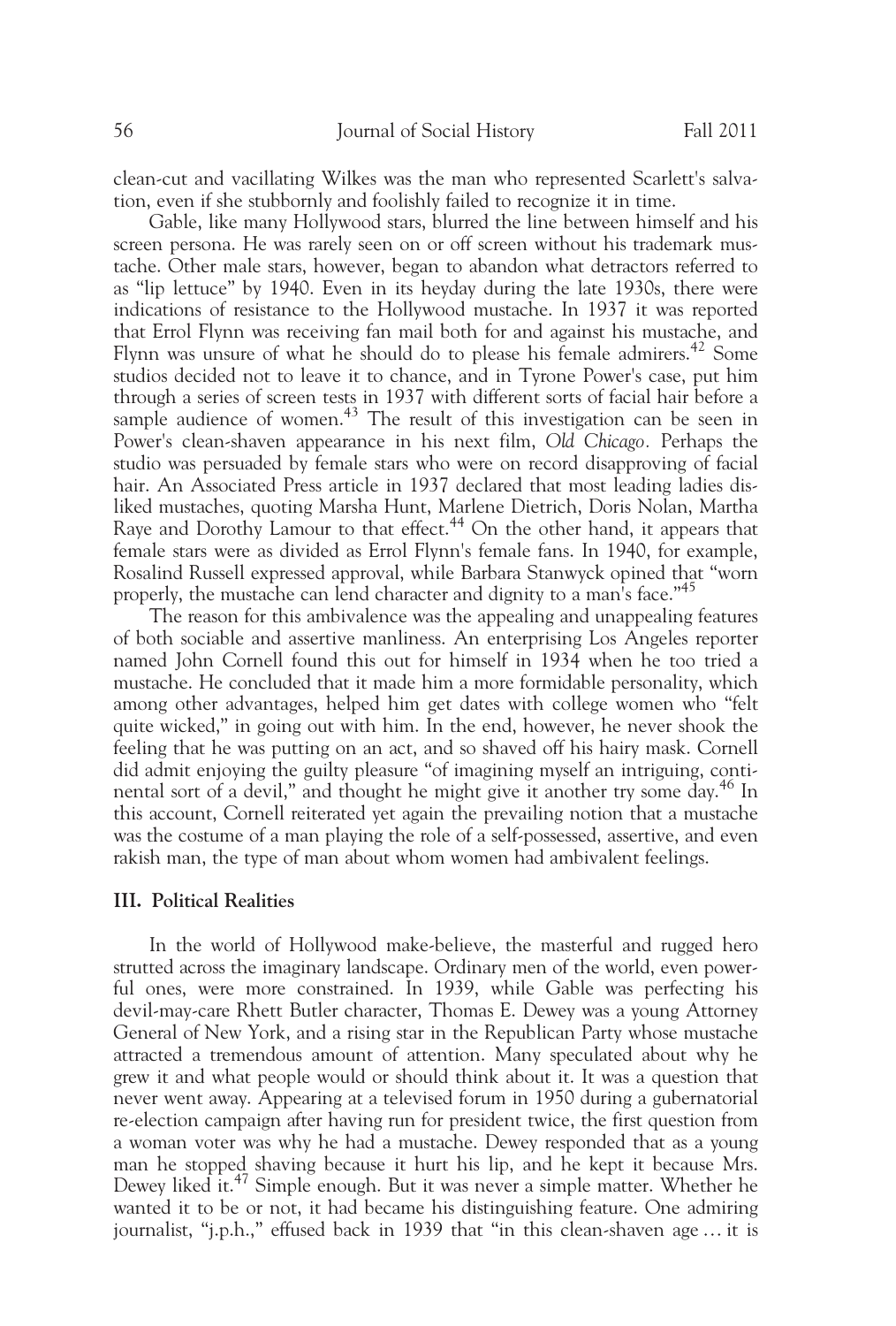little short of epic. It is fulsome, luxuriant, raven black, compelling, and curved in a way to gladden an artist's eye." <sup>48</sup> Dewey was, in that writer's opinion, "a Clark Gable of candidates" with more charm, personality and political sex appeal than other Republicans.<sup>49</sup> The correspondent was sure that this would be a huge political asset for Dewey. In this assumption, however, he was wrong.

The discussion about Dewey began in earnest during his first presidential campaign in 1944. Women writers were the most critical. The syndicated columnist, Dorothy Kilgallen supported Dewey, though she admitted that mustaches did nothing for her.<sup>50</sup> Others were even less tolerant. After attending the Chicago Republican Convention in July, a syndicated political columnist, Helen Essary, declared herself impressed by Dewey's intelligence and courage, but also hopeful that the Republican candidate would get himself to a barber and shave off his mustache, because it remained his biggest handicap. "I have heard dozens of women make the same criticism of the gentleman from New York," Essary wrote. "It takes from the seriousness and strength of his face. Moreover it will not help with the women vote … You see only the mustache. You remember only the mustache. Without it, Governor Dewey would look a million per cent more real as the proper man for the White House job he is after."<sup>51</sup> Edith Efron, writing in the pages of New York Times Sunday Magazine in August, 1944, also concluded that Dewey "may be elected to office, but it will be in spite of his 'manly attributes'-not because of them."<sup>52</sup> For Efron, it seemed clear that for whatever reasons men wore them, a mustache had a profound, often negative effect. "It plays many roles today," she wrote, "it is Chaplin-pathetic, Hitler psychopathic, Gable-debonnair, Lou Lehr-wacky. It perplexes. It fascinates. It amuses. And it repels." <sup>53</sup> The following month, the New York Times Magazine published a letter from a well-known model named Cornelia Von Hessert who amplified Efron's thesis that mustaches indicated the assertion of undesirable character traits. "The man who decides to sport lip adornment," Hessert wrote, "asserts his masculinity and desire to tyrannize over the home. No matter how prettily he waxes it, droops it, shingles it, at heart he's the Man's Man and ruler of his own roost."<sup>54</sup> Men in Britain and America were generally clean shaven, she reasoned, because women insist on claiming their own authority.

In contrast to the tendency of women writers, it was common to find men rising to the defense of mustaches, and of Governor Dewey's in particular. Even in their disagreement with female writers, however, they were often willing to affirm that mustaches marked a strong, assertive type of man. One defender who contributed two articles on the matter was a syndicated columnist "ELM," who wrote in October that he felt himself "called upon to protect the fair name of gentlemen who wear mustaches, whether they're rather scraggly affairs like mine or strong, virile ones like Mr. Dewey's."<sup>55</sup>

When he won the presidential nomination a second time in 1948, Dewey's small mustache again loomed large in perceptions of him as a candidate. As before, articles appeared that spring and summer musing on the fact that he would be the first President with facial hair since Taft left office in 1913, and speculating on whether he would start a new national trend in men's fashions. For his part, ELM contributed two new articles in Dewey's defense, assuring his readers that Dewey was not affecting "a trick trim … like some movie actors have. The Dewey mustache is merely a part of him."<sup>56</sup> When an Alabama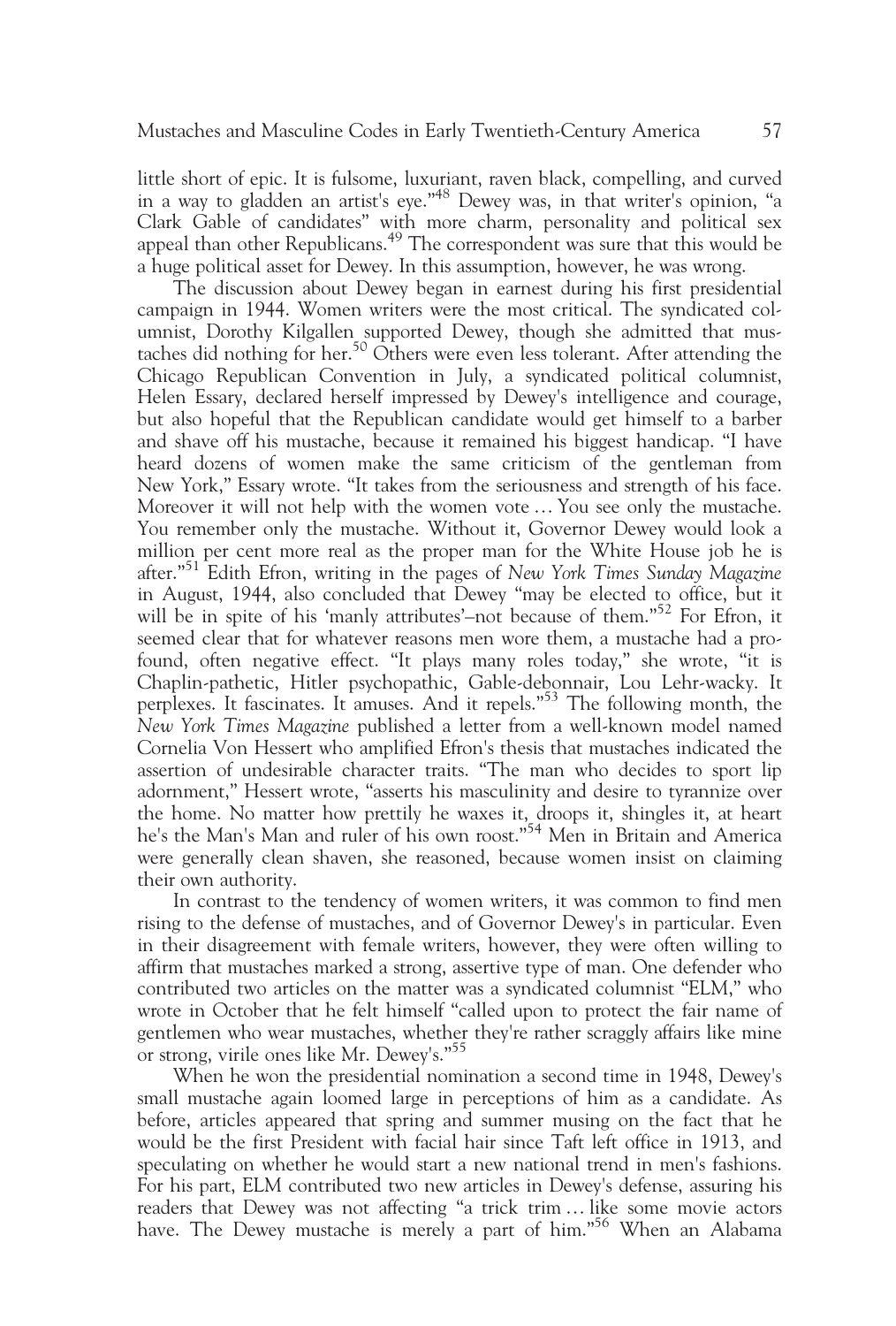businessman made a public appeal to Dewey to shave for the sake of Southern votes,<sup>57</sup> another male columnist encouraged Dewey to stand firm, assuring him that he [the columnist] also had a mustache, and that he had managed some years earlier to win the hand in marriage of a Southern voter.<sup>58</sup>

When the votes were counted in 1948, Dewey was narrowly defeated, and the tally was particularly close in the Midwestern states of Iowa, Illinois and Ohio, Emilie Deer's state. Simple though Dewey's grooming choice may have seemed to him, he faced a strong counter-current of gender discourse. To be the "Clark Gable of candidates" was not a good thing because, though Gable's make-believe "modern cave man" was alluring as a fantasy hero, he was much less suitable as a political leader. The reasons for this are not hard to discern. Gable's film persona, like Chaplin's tramp, was distinguished in large part by his mustache. Both Gable and the Tramp were nonconformists who defied social conventions. Both were capable of great good, but they were also forceful, disruptive and even dangerous personalities known for violence as well as resilience. It was these associations that explain the wariness of both men and women towards men with mustaches, and why people were so curious about Dewey's choice to wear one. Men who were clean-shaven signaled acceptable qualities of discipline and reliability, and were much more likely to be the "proper man" for the presidency, as Helen Essary had put it.

Facial hair in the early twentieth century was not merely a matter of oscillating style. The clear pattern of politics and masculine play-acting demonstrates how mustaches served in the social performance of manliness. Men employed mustaches or shaving to situate themselves on a continuum between the ideals of autonomy and sociability, and while neither option could be entirely abandoned, real or imaginary men could change their face to signal a shift in one direction or the other. These choices about facial hair entailed both rewards and risks, as Hollywood actors and Washington politicians eventually discovered. For their part, politicians have taken Dewey's lesson to heart, and since 1948 no serious presidential candidate has ventured facial hair. It is quite apparent that the social rewards and risks of facial hair derived to a large extent from the opinion of women. They were to some extent the intended audience of this gender performance, and they certainly had a significant stake in what type of masculinity the men in their lives claimed to act upon. Sometimes they even got to vote on it.

#### Endnotes

- 1. Donald Deer, Letter to Christopher Oldstone-Moore, April 22, 2010.
- 2. Judith Butler, Gender Trouble (New York, 1990), 25.

3. Allan Harding, "Do You Know a Man Under Forty Who Wears Whiskers?" American Magazine 96 (September 1923): 60.

- 4. "Types of Chicago Beards," Chicago Tribune, April 3, 1904, 42.
- 5. "The Passing of Beards," Harper's Weekly 47 (1903): 102.
- 6. Nevil Macready, Annals of an Active Life, vol. 1 (London, 1924), 257.
- 7. Fortune 16 (November 1937): 188.
- 8. American Magazine 98 (July 1924): 147.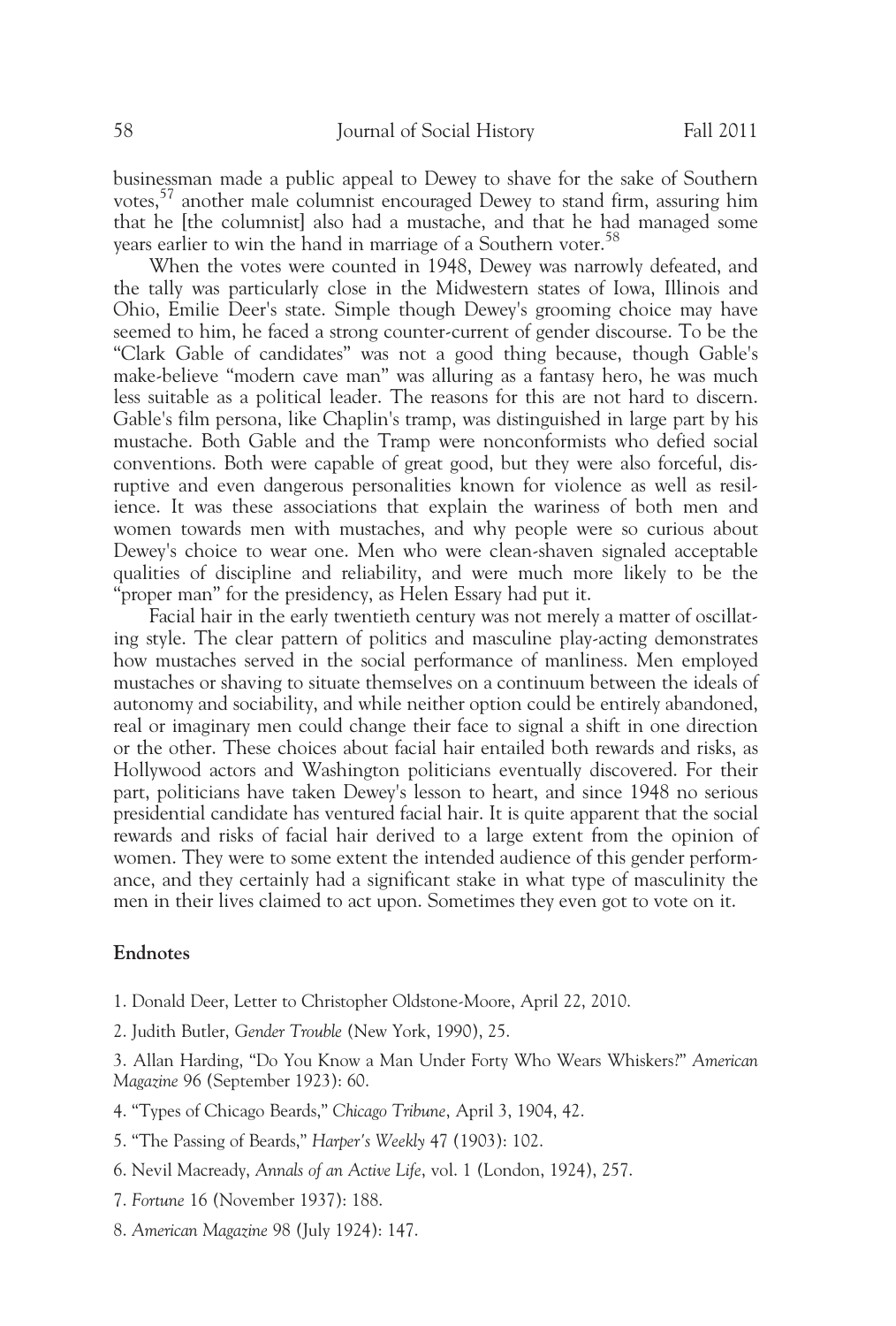9. George Harvey, "Reflections Concerning Women," Harper's Bazaar 41 (December 1907): 1252-3.

10. "Shaving Guards Heath," New York Times, December 5, 1909, C3.

11. "Most British Physicians Stick to the Mustache," New York Times, August 2, 1926, 19. For a defense of beards, see "Shall We Stop Shaving?" Literary Digest 66 (September 11, 1920): 125-28.

12. Clark Davis, Company Men: White-Collar Life and Corporate Cultures in Los Angeles, 1892-1941 (Baltimore, 2000), 143-170.

13. Peter Stearns, Be a Man!: Males in Modern Society (New York, 1979), 112-15. See also Christopher Forth, Masculinity in the Modern West (Houndmills, 2008), 154-55.

14. Walter Rauschenbusch, Christianity and the Social Crisis (New York, 2007 [1907]), 195.

15. New York Times, April 26, 1907, 1.

16. "Orders Police to Shave," Chicago Daily Tribune, July 10, 1905, 5.

17. "Mustaches Irregular," Los Angeles Times, December 12, 1915, II, 1.

18. Alma Whitaker, "Hairy Wiles," Los Angeles Times, April 10, 1920, II, 4.

19. "Inquiring Reporter," Chicago Tribune, May 9, 1925, 25.

20. John Tosh, Manliness and Masculinities (London, 2005), 40. See also 106-111.

21. Michael S. Kimmel, The History of Men: Essays in the History of British and American Masculinities (Albany, 2005), 42-45. See also Michael S. Kimmel, Manhood in America: a Cultural History (New York, 2006), 81-82.

22. The Associated Press, "Sport Face of American the Rage in Berlin," Davenport Democrat and Leader, March 8, 1923, 15.

23. "Inquiring Reporter," Chicago Tribune, May 9, 1925, 25.

24. Allan Harding, "Do You Know a Man?" 60.

25. Edgar Rice Burroughs, Tarzan of the Apes (New York, 2003 [1912]), 104-5.

26. Graham Dawson, "The Blond Beduin," in Manful Assertions: Masculinities in Britain since 1800, ed. Michael Roper and John Tosh (London, 1991), 135.

27. New York Times, July 20, 1913, 4.

28. Nevil Macready, Annals of an Active Life Vol. 1 (London, 1924), 257-59.

29. American Army regulations in the late nineteenth and early twentieth century permitted but did not require mustaches or beards, so long as they are neatly trimmed. Today, short trimmed mustaches are still permitted, but are informally discouraged. See United States War Department, Regulations for the Army of the United States (Washington, 1901), 44. See also the 1913 Regulations, 74.

30. Joyce Milton, The Tramp: The Life of Charles Chaplin (New York, 1996), 60.

31. John Kimber, The Art of Charlie Chaplin (Sheffield, 2000), 23.

32. Joyce Milton, The Tramp, 61.

33. Chicago Tribune Press Service, "New Hollywood Mustache Wins Favor in Paris," Sioux City Journal, April 11, 1929, 1.